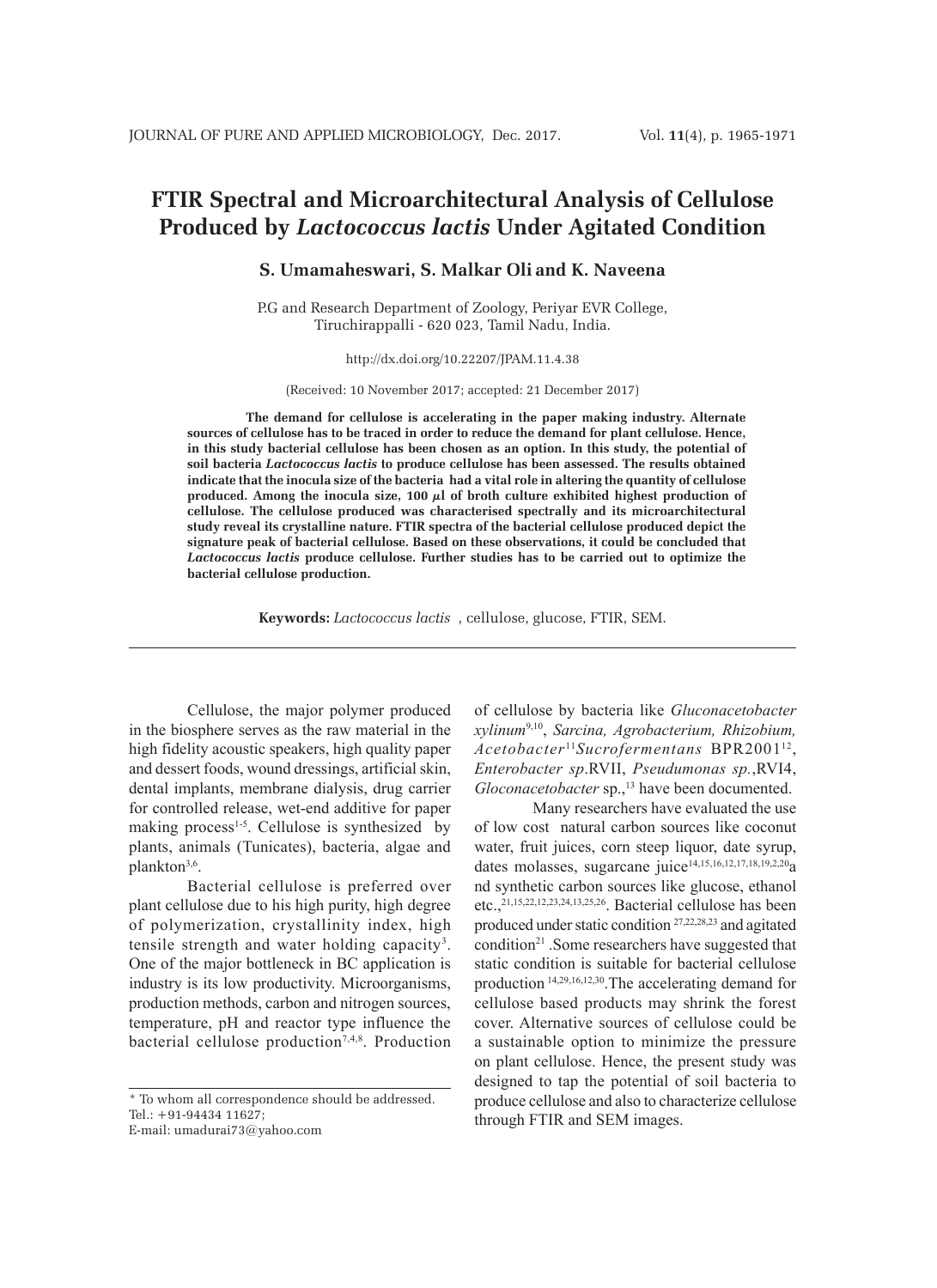### **MATERIALS AND METHODS**

#### **Collection of soil and isolation of bacteria**

Soil was collected from garden in a bottle aseptically. 1 g of soil was dissolved in 100 ml sterile distilled water and serially diluted. 1µl of dilutions of  $10^{-3}$ ,  $10^{-5}$  and  $10^{-7}$  were inoculated on nutrient agar plates and incubated at 37 ºC for 48 hours. The bacterial colonies were isolated and identified according to the methods mentioned in Bergeys Manual of Determinative Bacteriology 31. Among the bacterial isolates, dominant bacteria *Lactococcus lactis* was evaluated for its potential to produce cellulose.

#### **Inoculation of** *Lactococcus lactis* **in HS medium** 32

HS medium (2 % w/v D-glucose, 0.5  $\%$  w/v peptone, 0.5 % w/v yeast extract, 0.27 % w/v di- sodium hydrogen Phosphate (Na<sub>2</sub>H)  $PO_4$ ) and 0.115 % w/v citric acid) was taken in a 250 ml conical flask and 100 µl, 200 µl and 300 µl of *Lactococcus lactis* broth culture of 24 hours was inoculated. The experiment was conducted in

| S. No            | <b>Test</b>    | Result |
|------------------|----------------|--------|
| $\mathbf{1}$ .   | Gram staining  | $+ve$  |
| 2.               | Oxidase        | -ve    |
| 3.               | Catalese       | -ve    |
| $\overline{4}$ . | Indole         | -ve    |
| 5.               | <b>MR</b>      | $+ve$  |
| 6.               | <b>VP</b>      | $+ve$  |
| 7 <sub>1</sub>   | Citrate        | $-ve$  |
| 8.               | Urease         | -ve    |
| 9.               | TSI slant/butt | AK/A   |
| 10 <sub>1</sub>  | Glucose        | $+ve$  |
| 11.              | Sucrose        | $+ve$  |
| 12.              | Lactose        | $+ve$  |
| 13.              | Fructose       | $+ve$  |
|                  |                |        |

**Table 1.** Identification of bacteria by biochemical analysis

triplicates. The culture was incubated at 37 ºC in agitated condition in a orbital shaker at 100 rpm for a period of 15 days. Wet BC pellicles produced were pre- heated and weighed. The wet BC pellicles produced was filtered from the media and washed with running water and immersed in 2 % w/v sodium hydroxide and boiled for 30 minutes and dried it in the oven at 70 ºC for 6 hours 15.

# **Evaluation of bacterial cellulose properties:**

Weight (g) of cellulose was measured in the analytical balance.The moisture content (% w/w) of bacterial cellulose was determined based on the weight loss of bacterial cellulose when dried at 75 °C<sup>14</sup>. Bacterial cellulose production was determined by the method of Hongmel Lu et al.,

# **Observation of bacterial cellulose film under Scanning Electron Microscope (SEM)**

BC dry films produced were observed under SEM to study morphology and microstructure of cellulose fibres. Prior to examining, the sample were gently fixed on an Aluminium stab with two side adhesive tape and coated with 15 - 20mm thick layer of gold. The samples were then examined under scanning Electron Microscope (Spectrum 2). **FTIR Spectroscopy** 

# FTIR spectra of bacterial cellulose samples were recorded with a BIO-RAD spectrometer (model FTS 40A) using the KBr (Potassium bromide) disc technique ( 1 mg of BC powder /  $300 \text{ mg}$  KBr) in the range of  $4000 - 400 \text{ cm}^{-1}$ . The FT-IR spectra were recorded at a resolution of 2 cm-1 and at an accumulation of 32 scans.

### **RESULTS**

The biochemical test reveals that the isolated bacteria is *Lactococcus lactis* **(**Table 1**)**. Highest BC moisture content was recorded in bacterial cellulose produced by 100 µl of

**Table 2.** Moisture content and the quantity of cellulose produced by *Lactococcus lactis*

| Inocula size(µl of <i>Lactococcus</i><br><i>lactis</i> broth culture) | Moisture<br>content( $\%$ ) | Bacterial cellulose<br>produced $(g/L)$ |  |
|-----------------------------------------------------------------------|-----------------------------|-----------------------------------------|--|
| 100                                                                   | 4.60                        | 414                                     |  |
| 200                                                                   | 0.20                        | 1.70                                    |  |
| 30                                                                    | 0.49                        | 4 25                                    |  |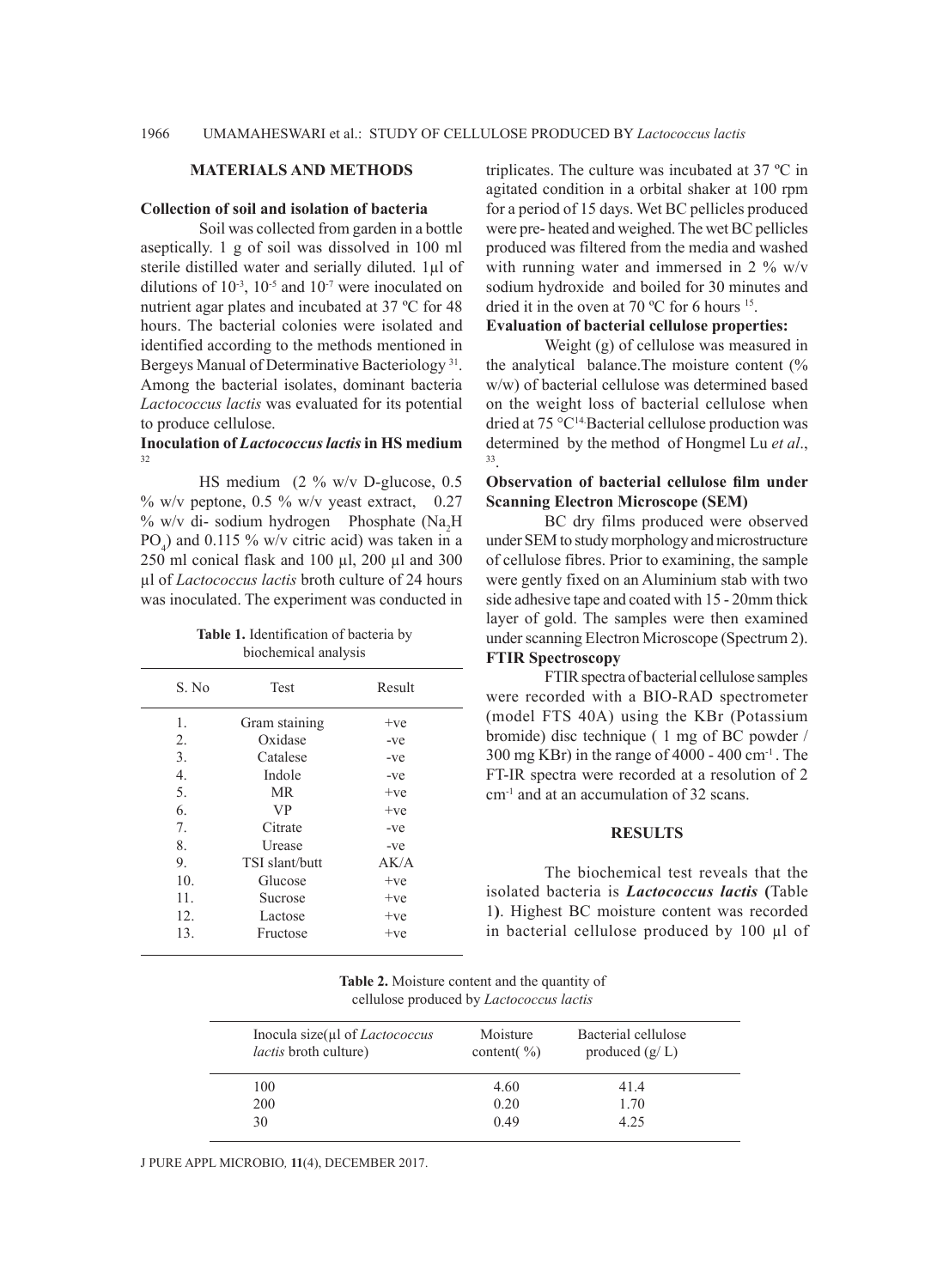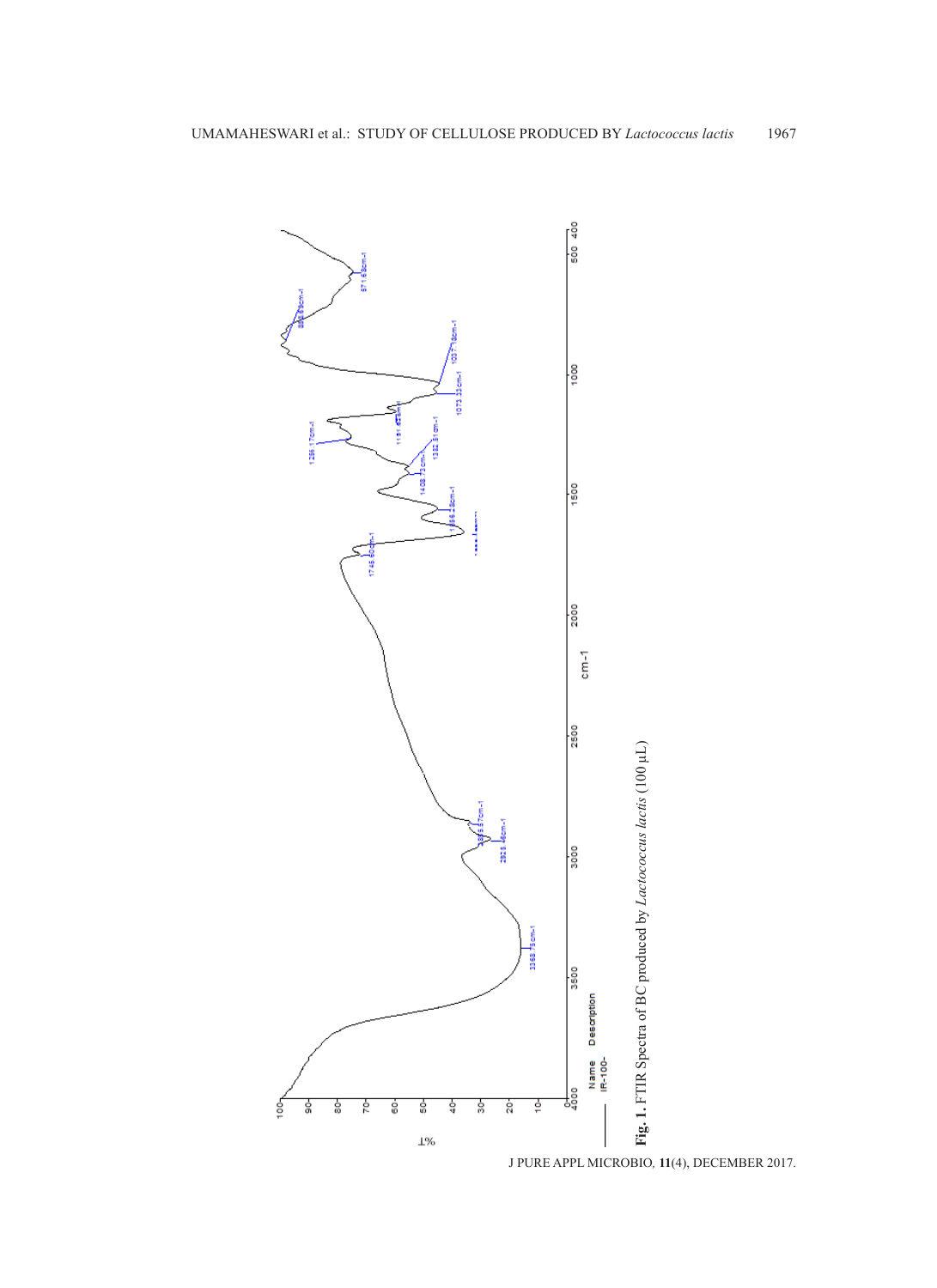*Lactococcus lactis* broth culture (4.6 %). Highest quantity of BC was produced at 100 µl of *Lactococcus lactis* broth culture ( 41.4 g/ L)(table 2).

The signature peak of bacterial cellulose produced by *Lactococcus lactis* reveal the presence of –OH (3368 cm<sup>-1</sup>), <sup>1</sup>/<sub>2</sub>(CH<sub>2</sub>) (2925 cm<sup>-1</sup>), <sup>1</sup>/<sub>2</sub>(CH<sub>2</sub>)  $(2865 \text{ cm}^{-1})$ , C = O  $(1745 \text{ cm}^{-1})$ , COOH  $(1655 \text{ cm}^{-1})$ cm-1), Amide II (1556 cm-1), CH (1408 cm-1), CH  $(1382 \text{ cm}^{-1})$ ,  $(1256 \text{ cm}^{-1})$ , C- O – C  $(1151 \text{ cm}^{-1})$ , C- O – C (1073 cm<sup>-1</sup>), (1037 cm<sup>-1</sup>) and CH (858  $cm^{-1}$ ) at inoculum density of 100 µL. (Fig. 1) (Table 3). The SEM Image reveals the BC structure. It is crystalline in nature (fig 2).



**Fig. 2.** SEM image of bacterial cellulose produced by *Lactococcus lactis* (100 µl / ml)

## **DISCUSSION**

The present finding agrees with that of Faridah *et al.*<sup>27</sup> who have reported that cellulose produced by *A. xylinum* under different sugar concentrations (7.5 % and 10 %) does not alter the functional groups but causes changes in the intensity of absorption peak in the FTIR spectra of cellulose and have concluded that the concentration of sugar does not alter the microstucture of the cellulose. Similarly, Hestrin and Schramm medium containing different carbon sources influence the yield of cellulose by *Gluconactobacter xylinus*strain ATCC 53524 but doesnot affect the molecular and microscopic features of cellulose<sup>21</sup>. Hungund *et al.*,<sup>15</sup> have also observed that highest cellulose yield in combination with fructose and sucrose (1:1) in Hestrin and Schramm medium by *Gluconactobacter persimmonis.* Yodsuwan *et al*.,<sup>22</sup> also have reported that mannitol and fructose enhanced the cellulose yield of *Acetobacter xylinum* strain TISTR 975.*Gluconoacetobacter hansenii* yielded cellulose in the range of 0.81g/ L to 0.84 g/ L in standard HS medium after a period of 14 days<sup>39</sup>.

The present result partially agrees with that of Ragaswamy *et al.*,<sup>13</sup> who have stated that *Gluconacetobacter* sp., RV28 produced 4.7 g/ L of cellulose at optimum growth conditions of temperature (30 °C), pH (6.0), sucrose (2%),

| Wave Number<br>$(cm-1)$ | Intensity | Functional<br>Group                   | References                                                    |
|-------------------------|-----------|---------------------------------------|---------------------------------------------------------------|
| 3368                    | S         | <b>OH</b>                             | 23, 24, 34, 35, 36, 37, 38, 39, 40, 41, 42, 43, 44, 45        |
| 2925                    | S         | $q$ , $(CH)$ ,                        | 2, 24, 25, 35, 36, 38, 39, 40, 41, 43, 44, 46, 47, 48, 49, 50 |
| 2865                    | S         | $q$ , $(CH)$ ,                        | 35, 39, 41, 46, 47                                            |
| 1745                    | m         | $C=0$                                 | 23, 47, 51                                                    |
| 1655                    | m         | <b>COOH</b>                           | 2, 24, 25, 37, 40,                                            |
| 1556                    | S         | Amide II absorption                   | 23.47                                                         |
| 1408                    | S         | CH.                                   | 25, 35, 38, 39, 45                                            |
| 1382                    | S         | Planar CH                             | 24, 36, 39, 45, 47                                            |
| 1256                    | m         | $O-C$                                 | 51                                                            |
| 1151                    | m         | $C-O-C$                               | 25, 38, 39, 42, 44, 47, 54, 55, 56                            |
| 1073                    | S         | $C-O-C$                               | 2, 24, 41, 56                                                 |
| 1037                    | S         | $C-O-C$                               | 25, 35, 51                                                    |
| 858                     | W         | CH out of plane bending<br>vibrations | 43,56                                                         |

**Table 3.** Band Assignment of FTIR spectra of Cellulose produced by *Lactococcus lactis* (100 µl / ml)

s – strong, m – medium, w - weak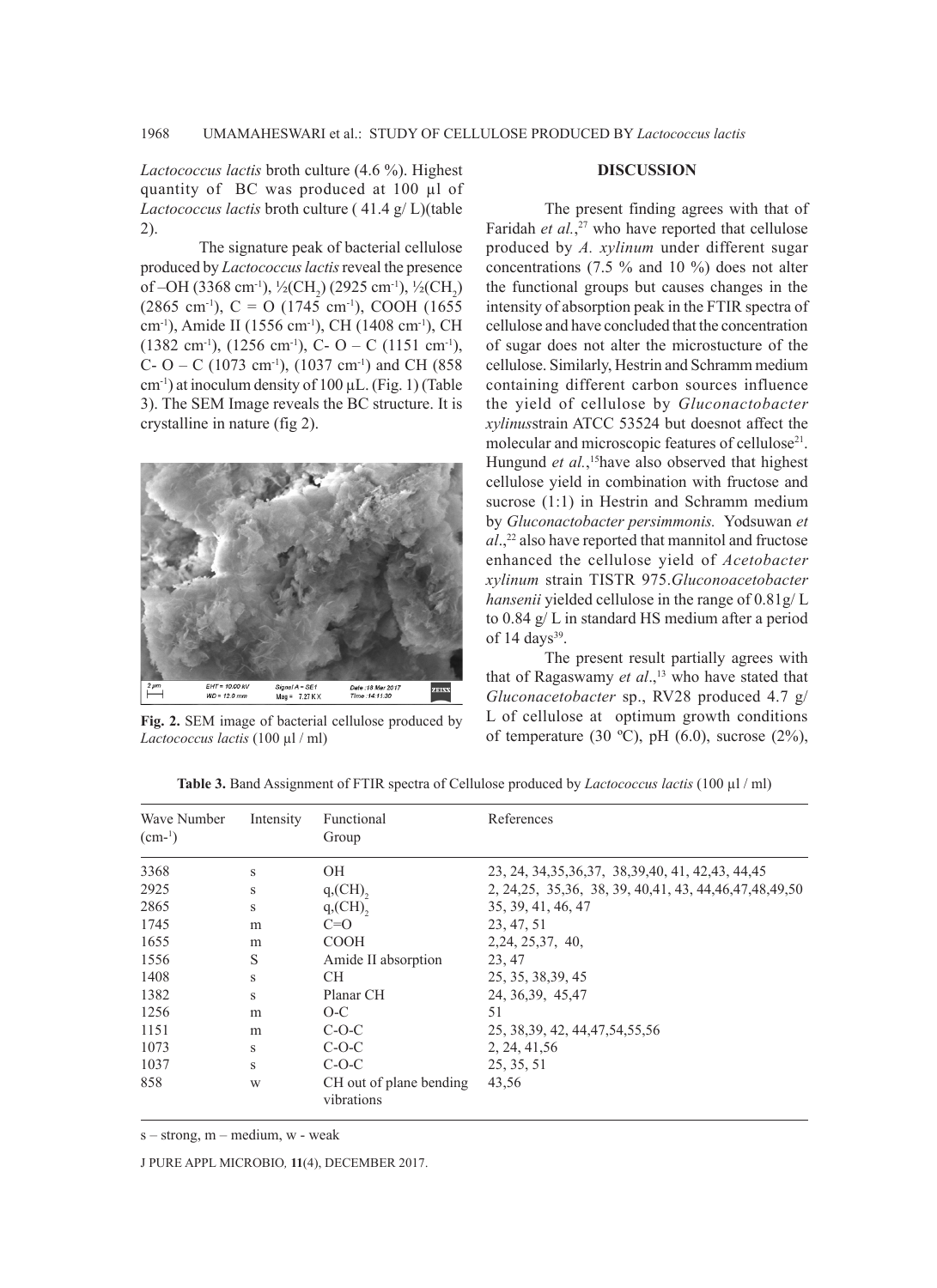peptone (0.5 %) and inoculum density (5 %) under static condition. Auta et al., <sup>24</sup> have reported that *Gluconacetobacter xylinus* produced an average dry yield of  $1.4 \pm 0.09$  g/ L cellulose after 9 days by using glucose as a carbon source under static condition at 30 ºC. This finding is in consistent with the present observation.

The present observation gains support from the findings of Gayathri and Gopalaswamy2 who have reported that *Acetobacter xylinum*  produced 11g/L bacterial cellulose in HS medium after 14 daysof fermentation period. Castro *et al*.,23 have demonstrated that *Gluconacetobacter medellensis* produced optimum cellulose in HS medium modified with glucose ( 4.2 g/ L) followed by sucrose and fructose under static condition at 28 ºC. These findings are in conformity with the observations of Barbara Surma- Slusarska *et al*.,28who have reported that *Acetobacter xylinum* yielded highest bacterial cellulose using glucose and mannitol when compared to other carbon sources (arabinose, mannose, galactose and xylose) at 30 ºC after 7 days under static condition. Alaa Raheem Kazim<sup>19</sup> have reported that dates molasses enhances the production of cellulose by *Pseudomonas sp.,* when compared to other carbon sources (glucose, fructose, maltose, ethanol) and have attributed it to the nutrient content of dates. These observations are in harmony with the findings of Masaoka *et al.*, 26 who have reported that bacterial cellulose production by *Acetobacter xylinum* was enhanced when glucose was used as a carbon source at 30 ºC statically.

The crystalline nature of bacterial cellulose observed in te SEM image is similar to our previous findings $35$ . We have observed the crystalline nature of cellulose produced by *Actinomycetes sp*. and *Pseudomonas sp.* The crystalline nature of cellulose produced by bacteria using glucose as a carbon source have been reported (*Gluconacetobacter* sp*.* 13, *Acetobacter xylinum sub sp. Sucrofermentans* BPR200112, *Acetobacter xylinum*30 ,*Acetobacter xylinum*<sup>2</sup> , *Achromobacter sp.,*41, *Acetobacter aceti*57, *Acetobacter xylinum*29, *Gluconacetobacter*23,*Gluconacetobacter xylinus* strain ATCC53524<sup>21</sup>. The results obtained indicate that *Lactoccocus lactis* could be used to produce cellulose but further investigations have to be carried out to optimise the bacterial cellulose production.

#### **REFERENCES**

- 1. Shoda M., Sugano Y. Recent advances in bacterial cellulose production. Biotechnology and Bioprocess Engineering. 2005; **10(1)**: 1.
- 2. Gayathry G., Gopalaswamy G. Production and Characterisation of microbial cellulose fibre from *Acetobacter xylinum*. *Indian Journal of fibre and Textile Research ,* 2014; **39**: 93-96.
- 3. Raghunathan D. Production of microbial cellulose from the new bacterial strain isolated from temple wash waters. *Int. J. Curr. Microbiol. App. Sci.,* 2013; **2(12)**: 275-290.
- 4. Chawla P. R., Bajaj I. B., Survase S. A and Singhal R. S. Microbial Cellulose; Fermentative Production and applications. *Food Technol. Biotechnol.,* 2009; **47:**107-124.
- 5. Brown E. E., Laborie M. P. G. Bioengineering bacterial cellulose/poly (ethylene oxide) nanocomposites. *Biomacromolecules.,* 2007; **8(10)** : 3074-3081.
- 6. Keshik M. S. Bacterial cellulose production and its industrial applications. *Bioprocessing and Biotechniques,* 2014; **4(2)**: 100150.
- 7. Bielecki S., Krystynowicz A., Kalinowska H. Bacterial cellulose. In A. Steinbuchel, Biotechnology of Polymer: From synthesis to patents. Munster, Germany: Wiley – VCH, *verlag Gmbh* ; 2005: 381 – 434.
- 8. Huang H.C.,Chen L.C.,Lin S.B., Hsu C., Panel Chen H.H. *In situ* modification of bacterial cellulose network structure by adding interfering substances during fermentation. *Bioresource Technology,* 2010; **101(15)** : 6084 - 6091.
- 9. Ross P., Mayer R., Benziman M. Cellulose biosynthesis and function in bacteria. *Microbiol., Rev.,* 1991; **55**: 35-58.
- 10. Tanaka M., Murakami S., Aoki R. Genetic characteristics of Cellulose –forming acetic acid bacteria identified phenotypically as *Gluconacetobacter xylinus Biosci*. *Biotechnol Biochem.,* 2000; **64**: 757- 760.
- 11. Deinema H. M., Zevenhuizen L.P. Formation of Cellulose fibrils by Gram-negative bacteria and their role in bacterial flocculation. *Arch. Mikrobiol.,* 1971;**78**: 42- 51.
- 12. Watanabe K., Tabuchi M., Morinaga Y., Yoshiinaga F. Structure features and properties of bacterial cellulose produced in agitated culture. *Cellulose,* 1998**; 5**: 187-200.
- 13. Rangaswamy B.E., Vanitha K.P., Basavaraj S.H. Microbial cellulose production from bacteria isolated from rotten fruit. *International journal of polymer science,* 2015 ; http://dx.doi. org/10.1155/2015/280784.
- J PURE APPL MICROBIO*,* **11**(4), DECEMBER 2017. 14. Afreen S.S., Lokeshappa B. Production of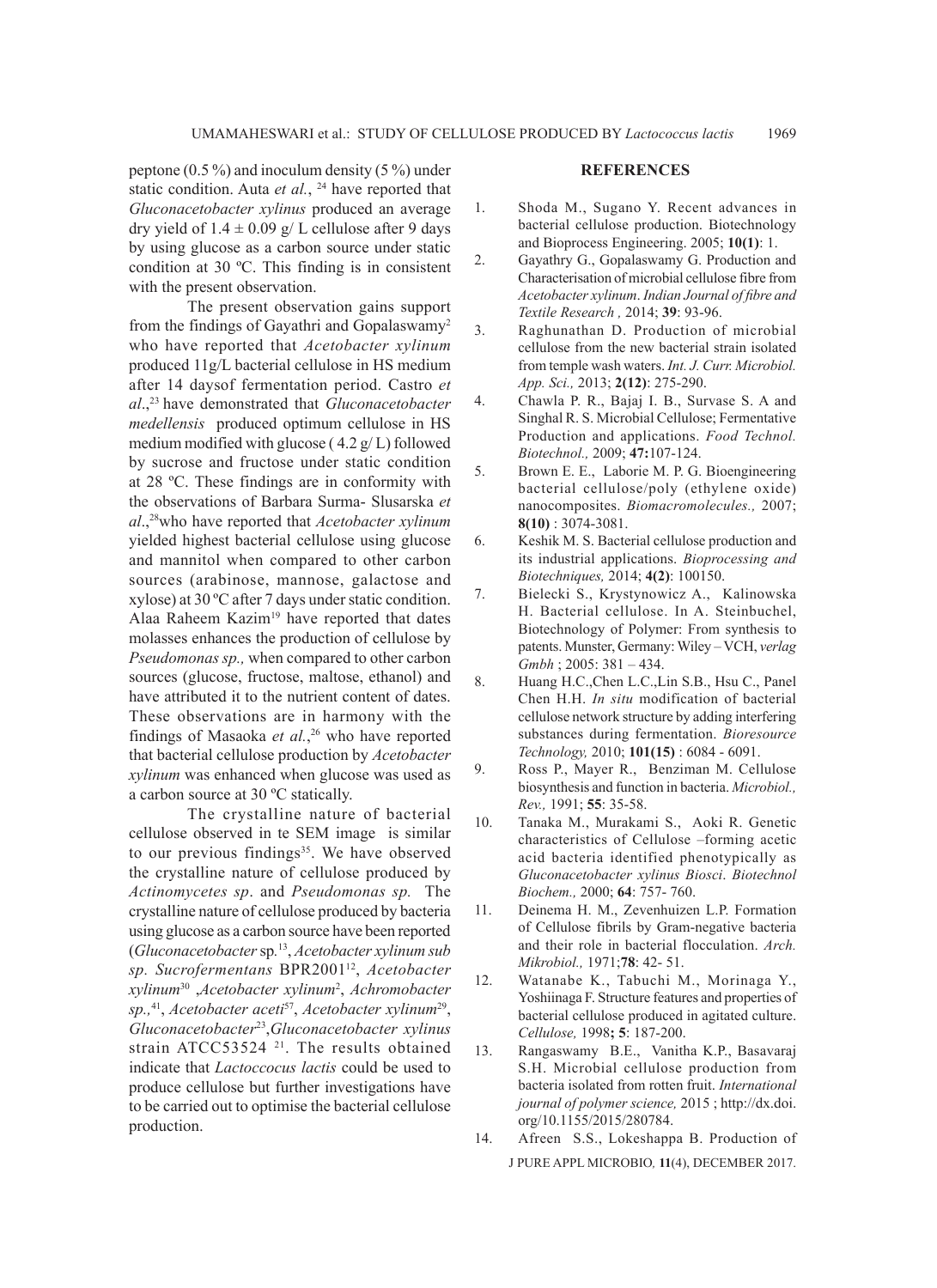Bacterial Cellulose from *Acetobacter xylinum*  using fruits wastes as substrate. *The International Journal of Science and Technoledge*, 2014 **: 2 (8)** : 57 - 63.

- 15. Hungund B., Prabhu S., Shetty C., Acharya S., Prabhu V. Production of Bacterial Cellulose from *Gluconacetobacter persimmonis* GH-2 using dual and cheaper carbon sources. *J. Microb. Biochem. Technol.,* 2013; **5**: 031-033.
- 16. Hiroshi Toyosaki., Takaaki Naritomi., Akira Seto., Masanobu Matsuoka ., Takayasu Tsuchida ., Fumihiro Yoshinaga . Screening of Bacterial Cellulose - producing Acetobacter strains suitable for agitated culture. *Bioscience , Biotechnology and Biochemistry,* 1995 ; **59(8)** :1498 - 1502.
- 17. Abu Hassan Bin Mohd Nazir. Optimization of Bacterial cellulose production in apple juice medium by using response surface methodology (RSM). Bachelor of Chemical Engineering (Biotechnology) Thesis, Faculty of Chemical and Natural Resources Engineering , Universiti Malaysia Pahang . January 2012.
- 18. Moosavi-Nasab M., Yousefi A. R. Investigation of physicochemical properties of the bacterial cellulose produced by *Gluconacetobacter xylinus* from date syrup. *World Academy of Science, Engineering and Technology,* 2010; **44**: 1258- 1263.
- 19. Alaa Raheem Kazim . Production , optimization and characterization of cellulose produced from *Pseudomonas spp* . *World Journal of Experimental Biosciences,* 2015; **3(2) :** 89 - 93.
- 20. Kurosumi A., Sasaki C., Yamashita Y., Nakamura Y. Utilization of various fruit juices as carbon source for production of bacterial cellulose by *Acetobacter xylinum* NBRC 13693. *Carbohydrate Polymers,* 2009; **76**: 333 – 335.
- 21. Deirdre Mikkelsen ., Bernadine Mary Flanagan ., Dykes G A ., Mike Gidley . Influence of different carbon sources on bacterial cellulose production by *Gluconacetobacter xylinus* strain ATCC 53524*. Journal of Applied Microbiology,* 2009; **107** : 576-583.
- 22. Yodsuwan N., Owatworakit A., Ngaokla A., Tawichai N., Soykeabkaew N. Effect of carbon and nitrogen sources on bacterial cellulose production for bionanocomposite materials. In Ist Mae Fah Luang University International Conference; 2012 :1- 6.
- 23. Castro C., Zuluaga R., Álvarez C., Putaux J. L., Caro G., Rojas O. J., Gañán P. Bacterial cellulose produced by a new acid-resistant strain of *Gluconacetobacter* genus. *Carbohydrate polymers,* 2012; **89(4)**: 1033-1037.
- 24. Auta R., Adamus G., Kwiecien M., Radecka I., Hooley P. Production and characterization of

J PURE APPL MICROBIO*,* **11**(4), DECEMBER 2017.

bacterial cellulose before and after enzymatic hydrolysis. *African Journal of Biotechnology,*  2017; **16(10) :** 470-482.

- 25. Mohammadkazemi F., Doosthoseini K., Azin M. Effect of ethanol and medium on bacterial cellulose (BC) production by *Gluconacetobacter xylinus* (PTCC 1734). *Cellulose chemistry and technology,* 2015; **(49)** : 5-6.
- 26. Masaoka S., Ohe T and Sakota N. Production of cellulose from glucose by *Acetobacter xylinum. J. Ferment. Bioeng.,* 1993; **75** : 18 – 22.
- 27. Faridah., Selvie Diana., Helmi., Sami M., Mudliana. Effect of sugar concentrations on bacterial cellulose production as cellulose membrane in mixture liquid medium and material properties analysis. Prosiding Seminar Internasional AASIC ( Asean Academic Society International Conference) November 2013.
- 28. Barbara Surma Slusarska., Sebastian Presler ., Dariusz Danielewicz. Characteristics of bacterial cellulose obtained from *Acetobacter xylinum* culture for application in Papermaking. *Fibres and Textiles in Eastern Europe,* 2008; **16(4)** : 108 - 111.
- 29. Krystynowicz A., Czaja W., Wiktorowska-Jezierska., Goncalves - Miskiewicz M., Turkiewicz M., Bieleck S. Factors affecting the yield and properties of bacterial cellulose. *Journal of Industrial Microbiology and Biotechnology.,*  2002; **29**: 189-185.
- 30. Wojciech Czaja ., Dwight Romanovicz ., Malcolm Brown R Jr. Structural investigations of microbial cellulose produced in stationary and agitated culture. *Cellulose,* 2004; **11**: 403-411.
- 31. Sneath P. H. K., Mair S. N., Elisabeth Sharp M ., Holt G. J. Bergy's Manual of systematic Bacteriology , Williams aailkines, Baltimore, USA.,1994.
- 32. Hestrin S., Schramm M . Synthesis of cellulose by *Acetobacter xylinum*. 2 . Preparation of freezedried cells capable of polymerizing glucose to cellulose. *Biochem J .,* 1954; **58:** 345 - 352.
- 33. Hongmei Lu ., Qinghui Jia ., Li Chen ., Liping Zhang. Effect of organic acids on bacterial cellulose produced by *Acetobacter xylinum.* Research and Reviews: *Journal of Microbiology and Biotechnology,* 2016; **5(2)**: 1-6.
- 34. Gomes P. F., Silva H. C. S. N., Trovatti E., Serafim L. S., Duarte F. M., Silvestre J. D. A., Neto C. P., Freire S. R. C. Production of bacterial cellulose by *Gluconacetobacter sacchari* using dry olive mill residue. *Biomass and Bioenergy,* 2013; **55**: 205-211.
- 35. Sepperumal U., Selvanajagam S ., Murali M. Characterisation of Cellulose produced by *Pseudomonas sp.* and *Actinomycetes sp.*